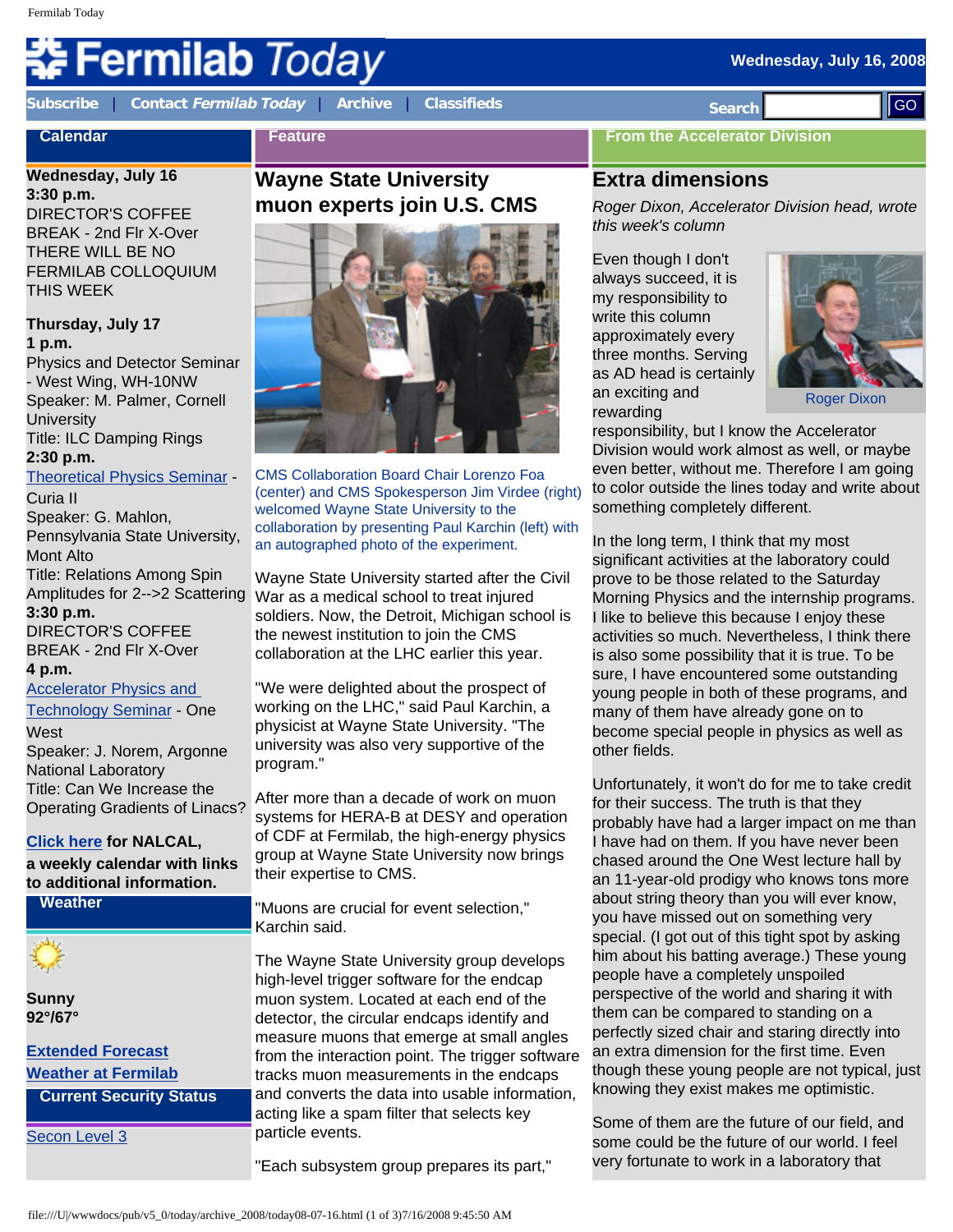## **Wilson Hall Cafe**

#### **Wednesday, July 16**

- Beef barley
- Fish & chips
- Smart cuisine: Caribbean grill

salmon

- Country fried steak w/pepper gravy
- Beef & cheddar panini w/ sauteed onions
- Assorted slice pizza
- Cavatappi pasta w/Italian sausage & tomato Ragu

## [Wilson Hall Cafe Menu](http://bss.fnal.gov/cafe/index.html)

### **Chez Leon**

### **Wednesday, July 16 Lunch**

- Catfish filet veracruz
- Lemon rice
- Corn & red pepper
- Chocolate pecan bourbon tart **striking images**

## **Thursday, July 17 Dinner**

- Closed

## [Chez Leon Menu](http://bss.fnal.gov/chezleon/index.html)

Call x4598 to make your reservation.

## **Archives**

*[Fermilab Today](http://www.fnal.gov/pub/today/archive.html)*

**[Result of the Week](http://www.fnal.gov/pub/today/resultoftheweek/index.html)**

**[Safety Tip of the Week](http://www.fnal.gov/pub/today/safety/)**

## **[ILC NewsLine](http://www.linearcollider.org/newsline/archive/index.html)**

**Info**

*Fermilab Today* is online at: [www.fnal.gov/today/](http://www.fnal.gov/today/)

Send comments and suggestions to: [today@fnal.gov](mailto:today@fnal.gov)

Karchin said. "Then we combine the information with the rest of the detector. Matching up the data from the endcap system with the data from the tracker, for example, gives us more confidence that we properly measured the muon trajectories."

Two graduate students from Wayne State University visited CERN this summer to help commission the detector. Other faculty members plan to take advantage of the LHC Physics Center at Fermilab and split their time between the U.S and Switzerland. "The LPC allows students and faculty to stay involved without being on site," Karchin said. "It was a key factor that made it possible for us to participate."

*-- Elizabeth Clements*

**Photos of the Day**

# **Stormy weather,**



Marty Murphy, from the Accelerator Division's Operations Department, submitted this photo of lightning over Wilson Hall. The photo was taken on July 9.

recognizes the importance of encouraging future scientists and leaders.

## **In the News**

## **Meet the master of the universe**

## **From** *New Scotsman***, July 11, 2008**

*For years it's been a particle of faith, but this giant machine may soon confirm one city scientist's theory of creation.*

Over the centuries, Edinburgh has produced some of history's most remarkable scientists, inventors and mathematicians.

Among those who have shaped the world in which we live are Alexander Graham Bell, inventor of the telephone, James Clerk Maxwell, without whom we might have no mobile phones or microwaves, and John Napier, who created logarithms.

But while these men's names are known far beyond the academic world, there is a man residing in Edinburgh today with perhaps an even bigger claim to fame.

Living quietly in his New Town flat, this greyhaired gentleman with an unassuming smile is no limelight-seeker and few of his neighbours know the significance of his work. But Peter Higgs (pictured below) is in fact the man credited with figuring out how the universe works.

## [Read more](http://news.scotsman.com/education/Meet-the-master--of.4279488.jp)

## **Safety Update**

## **ES&H weekly report, July 15**

This week's safety report, compiled by the Fermilab ES&H section, lists no reportable injuries. The laboratory has worked 79 days without a reportable injury. Find the full report [here](http://www.fnal.gov/pub/today/safetyreport_2008/Safetyreport071508.pdf).

## [Safety report archive](http://www.fnal.gov/pub/today/Safetyreport_2008archive.html)

## **Announcements**